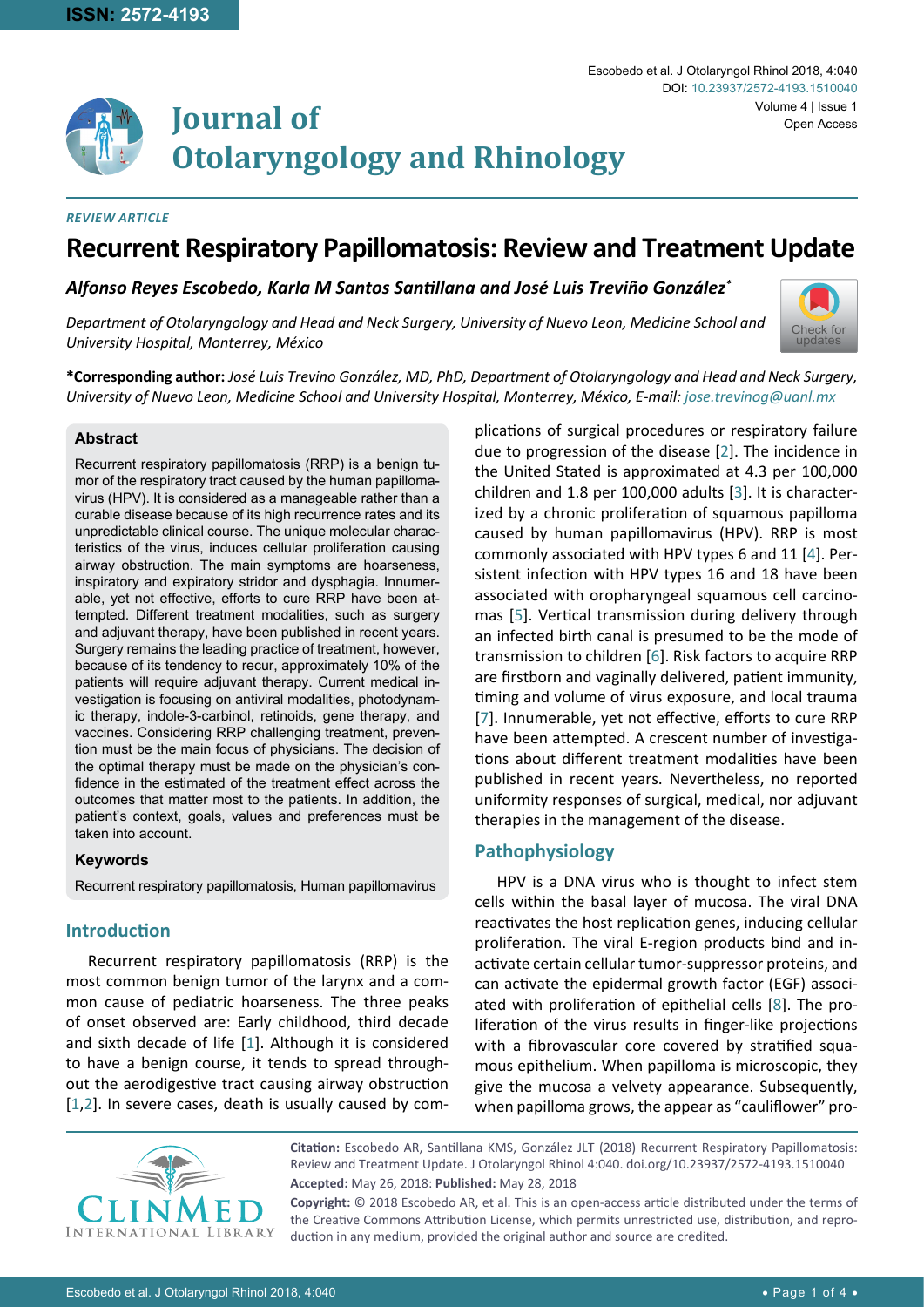jections [[9\]](#page-3-13). Viral DNA can remain latent with the mucosa appearing clinically and histologically normal. In latency, viral DNA can be detected in mucosa in patients with RRP that has been in remission for years. Unknown stimuli can result in reactivation and clinical recurrence [[10](#page-3-14)].

#### **Signs and Symptoms**

Vocal fold is the principal site of papilloma growth which leads to hoarseness to be the main symptom. Inspiratory stridor, which progresses to a biphasic stridor, is the second symptom to present. Other symptoms are: Dysphagia, dyspnea, chronic cough, failure to thrive, and respiratory tract infections. Aggressive RRP forms can manifest as an acute respiratory distress [\[11](#page-3-15)]. The onset of presentation of RRP orient clinicians to the best choice of treatment.

#### **Diagnosis**

Many patients are initially assumed to have a more common respiratory problem, such as croup, asthma, or bronchitis [[12\]](#page-3-16). Diagnosis of RRP consists in the visualization of the papilloma with a rigid or flexible laryngoscope. The prime area where papilloma develop is the larynx. Rarely, it can be observed in the nasal cavity, oral cavity, or pharynx. Once papilloma is identified, an excisional biopsy is performed [\[13](#page-3-17)].

#### **Treatment**

Patients with RRP must know the importance of their disease, its prognosis, and the rate of recurrence. On average, children with RRP require a mean of 4.4 surgical procedures per year and 19.7 procedures over their lifetime [\[14](#page-3-18)]. The decision of the optimal therapy must be made on the physician's confidence in the estimated of the treatment effect across the outcomes that matter most to the patients. In addition, the patient's context, goals, values and preferences must be taken into account [[15\]](#page-3-19). The process by which the optimal decision may be reached for a patient is called shared decision making. The most important attribute of a patient-centered care is the engagement of patients when fateful care decisions must be made [[16\]](#page-3-20).

#### **Surgical Procedures**

The goals of RRP treatment are: Reduce the tumor, decrease the spread of the disease, create a safe airway, optimize voice quality, and increase the time interval between the procedures [[2\]](#page-2-0). Although many medical treatments have been attempted to cure RRP, surgery remains the leading practice of treatment. The most common used procedures are the CO<sub>2</sub> laser and removal with cold instruments. Prevention of loss of patient's airway should be considered at induction of general anesthesia. In young patients, where total eradication of the papilloma is impossible, it is recommended to leave minimal amounts of lesions in sites where irreparable scarring may occur (anterior commissure and the posterior glottis) [\[17](#page-3-0)]. However, if a papilloma is not removed completely, the chance to spread into the submucosal glands increases. Hence, the submucosal glands should be removed all together to decrease recurrence. Laryngeal scarring develops severely in areas where papilloma had recurred several times. Furthermore, the papilloma had more chances of invading deeper tissue due to breakdown of the base membrane barrier [[18\]](#page-3-1). The  $CO<sub>2</sub>$  laser can be used with precision to vaporize RRP lesions with minimal bleeding [[19\]](#page-3-2). The most common complications due to the procedures are bleeding, temporary laryngeal edema, damage of maxillary teeth by the suspension of the laryngoscope, and glottic webs in both therapies. Airway fire may result in patients treated with  $CO_2$  laser. Scar tissue formation, laryngeal stenosis, and soft tissue complications are more frequently observed after surgery with cold instruments [[20\]](#page-3-3). Microdebrider resection has been reported as a safe alternative with quicker improvement of symptoms, shorter procedure time, less postoperative time, and lower overall procedural costs versus patients who underwent removal with  $CO<sub>2</sub>$  laser [[21\]](#page-3-4). Pulse dye treatments are preferred among patients as general anesthesia can be avoided. The use of pulse dye therapy is considered relatively effective and safe, yet this method seems less effective for large papilloma [\[22](#page-3-5)]. When multiple surgical procedures are made and still unsuccessful to preserve the airway, tracheostomy is the last choice [\[23\]](#page-3-6).

#### **Adjuvant Therapy**

Considering respiratory papilloma's tendency to recur, approximately 10% of the patients will require some form of adjuvant therapy. The decision to begin an adjuvant therapy must recognize benefits and its side effects. The most widely accepted criteria for initiating the adjuvant treatment are: (i) Requirement for more than 4 surgical procedures per year, (ii) Distal multisite spread of the disease, and (iii) Rapid regrowth of papilloma with airway compromise [[17\]](#page-3-0). Current medical investigation is focusing on antiviral modalities, photodynamic therapy, indole-3-carbinol, retinoids, gene therapy, and vaccines. Interferon alfa was the first antiviral adjuvant therapy used and its responsiveness has been proven in several studies [\[24](#page-3-7),[25](#page-3-8)]. Although its exact mechanism is unknown, it appears to block viral RNA and DNA replication and alter cell membranes to make them less susceptible to viral penetration [\[26\]](#page-3-9). Ribavirin has shown some potential in the treatment of aggressive RRP [\[27](#page-3-10)]. Acyclovir appears to be effective when there are concurrent viral infections, and viral co-infections with herpes simplex virus-1, cytomegalovirus, and Epstein-Barr virus. The intralesional injection of cidofovir is used in patients with severe RRP [\[28\]](#page-3-11). Studies have shown a reduction of lesions and need for surgery when intralesional cidofovir was injected prior to the procedure [[29\]](#page-3-12). Current gene therapies are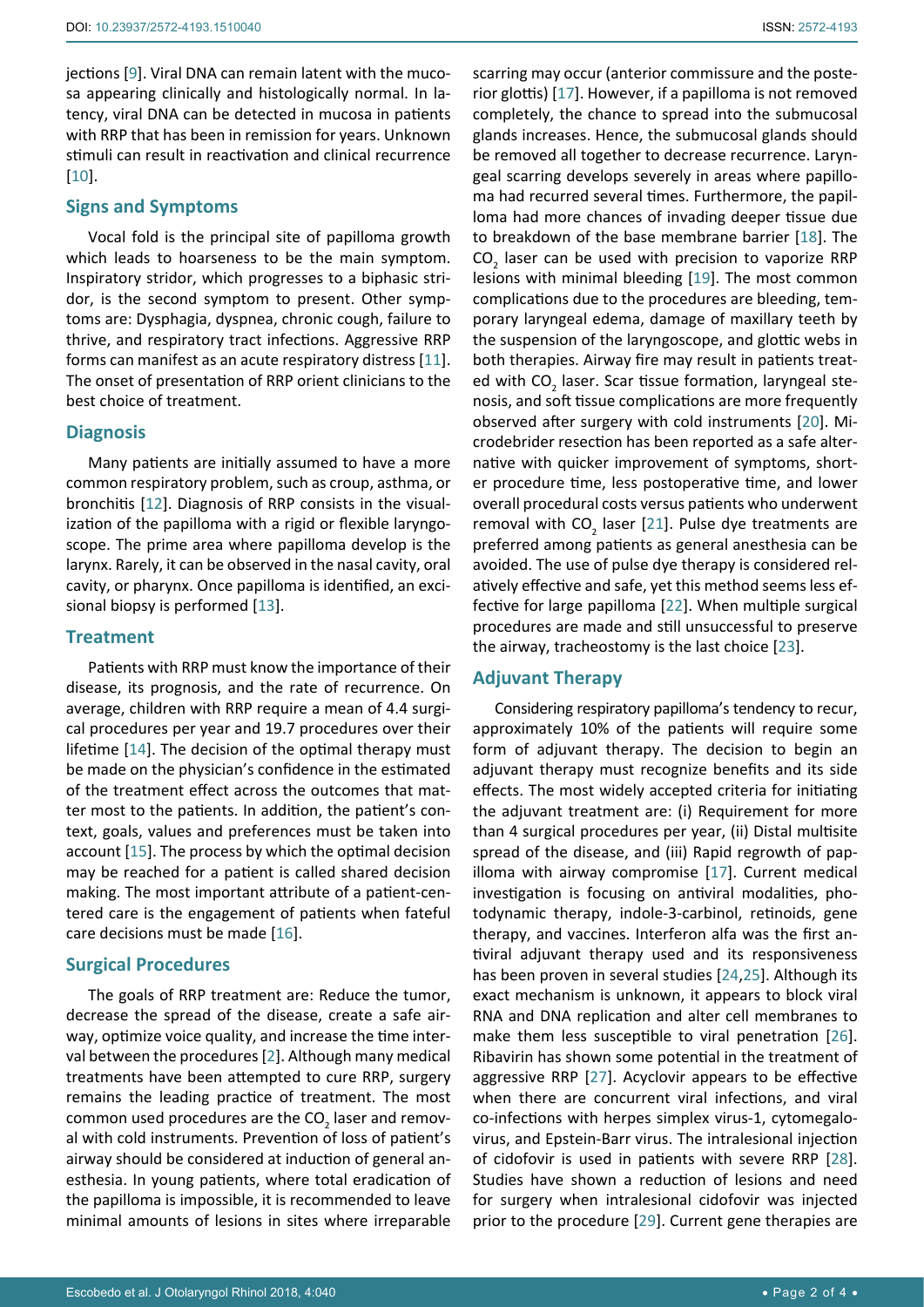based on the current awareness of the differentiation of HPV epithelium. Bevacizumab is a recent recombinant humanized monoclonal antibody against vascular endothelial growth factor (VEGF). Various studies have demonstrated bevacizumab improvement in resolution of lesions, and decreased interval between treatment times [\[23](#page-3-6),[30](#page-3-21)]. Systemic bevacizumab evidenced significant promise as a treatment modality for severe RRP. All treated patients had significant reduction of surgery procedures intervals and alleviation of airway obstruction, with a low complication profile [[31\]](#page-3-22). Photodynamic therapy (PDT) has been widely studied as a treatment for RRP. It led to a small decrease in RRP growth, nevertheless the therapy is not well tolerated by patients no matter the used agent [[32](#page-3-23),[33\]](#page-3-24). Dietary supplement indole-3-carbinol from cruciferous vegetables reduced the formation and cessation of the papilloma growth. Retinoids modulate cellular proliferation and differentiation of diverse histologic cells. They have been found to suppress squamous differentiation [[34](#page-3-25),[35\]](#page-3-26). Measles, mumps, and rubella (MMR) vaccines as adjuvant therapy to lesion debridement in RRP revealed no significant difference in comparison to cidofovir [[36\]](#page-3-27). The HPV-4 vaccine as adjuvant therapy increased the intersurgical intervals and showed complete and partial remission in the treated patients. Utilizing HPV vaccines as a treatment has a benefit with no downsides. Treating patients with the vaccine can possibly stimulate the host to develop antibodies that will target papilloma cells and clear the disease process [[37\]](#page-3-28).

#### **Prevention**

The best treatment for RRP is prevention of the disease. The most important risk factor for juvenile RRP is maternal infection with HPV. As the mechanism of transmission is unclear, the management remains uncertain. The prevention of genital maternal infection with the virus is the main objective in children. Cesarean section is not recommended as it is associated with a higher morbidity and mortality for the mother. The adult form typically occurs with the reactivation of a latent infection or as a newly acquired sexually transmitted disease. Prevention can be constructed with the application of the prophylactic vaccines for population ages 11 to 12 years. Vaccine may eradicate RRP caused by HPV types 6, and 11 [[38\]](#page-3-29). Additionally, a meticulous examination to determine whether the papilloma has spread to the anterior commissure, laryngeal ventricle, false vocal folds, subglottis, or epiglottis is necessary to prevent recurrence [[18\]](#page-3-1).

# **Conclusion**

Recurrent respiratory papillomatosis is the most common tumor of the larynx and a frequent cause of pediatric hoarseness. The main issue of RRP is its tendency to recur. RRP recurs due to the histological characteristics of the papilloma and its clinical course according to the virus subtypes. Furthermore, the high recurrence rate may be caused by the difficulty of entirely removing of the papilloma. For this reason, RRP is considered a manageable pathology rather than a curable one. Papilloma can grow so extensively that respiratory airway can be obstructed and, if not treated, can lead to death. Yet not effective, innumerable attempts to cure RRP have been attempted. Surgery remains the fundamental practice of treatment. Despite the efforts, the struggle with surgical complications remains a substantial concern in RRP therapy. Scarring and invasive procedures increase the chances of papilloma invading deeper tissue and therefore, it difficult papilloma removal. The focus of recent studies on therapy treatments for RRP is on developing adjuvant treatment methods to reduce recurrence rate and prolong intervals between surgical procedures. Many treatments may be required as the papilloma recur. Considering RRP challenging treatment, prevention must be the main focus of physicians. Treatment must be individualized and based on shared decision making.

# **Conflict of Interest**

The authors declare that they have no conflict of interest.

## **Funding Source**

There isn't any funding source.

## **References**

- <span id="page-2-7"></span>1. [Drejet S, Halum S, Brigger M, Skopelja E, Parker N \(2017\)](http://journals.sagepub.com/doi/abs/10.1177/0194599816683384?journalCode=otoj)  [A systematic review: Outcomes in adult recurrent respira](http://journals.sagepub.com/doi/abs/10.1177/0194599816683384?journalCode=otoj)[tory papillomatosis treated with intralesional Cidofovir or](http://journals.sagepub.com/doi/abs/10.1177/0194599816683384?journalCode=otoj)  [Bevacizumab. Otolaryngol Head Neck Surg 156: 435-441.](http://journals.sagepub.com/doi/abs/10.1177/0194599816683384?journalCode=otoj)
- <span id="page-2-0"></span>2. [Derkay C, Wiatrak B \(2008\) Recurrent respiratory papillo](https://www.ncbi.nlm.nih.gov/pubmed/18496162)[matosis: A review. Laryngoscope 118: 1236-1247.](https://www.ncbi.nlm.nih.gov/pubmed/18496162)
- <span id="page-2-1"></span>3. [Reeves W, Ruparelia S, Swanson K, Derkay C, Marcus A,](https://www.ncbi.nlm.nih.gov/pubmed/12975271)  [et al. \(2003\) National registry for juvenile-onset recurrent](https://www.ncbi.nlm.nih.gov/pubmed/12975271)  [respiratory papillomatosis. Arch Otolaryngol Head Neck](https://www.ncbi.nlm.nih.gov/pubmed/12975271)  [Surg 129: 976-982.](https://www.ncbi.nlm.nih.gov/pubmed/12975271)
- <span id="page-2-2"></span>4. [Hartley C, Hamilton J, Birzgalis AR, Farrington WT \(1994\)](https://www.ncbi.nlm.nih.gov/pubmed/8169504)  [Recurrent respiratory papillomatosis--the Manchester ex](https://www.ncbi.nlm.nih.gov/pubmed/8169504)[perience, 1974-1992. J Laryngol Otol 108: 226-229.](https://www.ncbi.nlm.nih.gov/pubmed/8169504)
- <span id="page-2-3"></span>5. [Boscolo-Rizzo P, Del Mistro A, Bussu F, Lupato V, Baboci](https://www.ncbi.nlm.nih.gov/pubmed/23853396)  [L, et al. \(2013\) New insights into human papillomavirus-as](https://www.ncbi.nlm.nih.gov/pubmed/23853396)[sociated head and neck squamous cell carcinoma. Acta](https://www.ncbi.nlm.nih.gov/pubmed/23853396)  [Otolrhinolaryngol Ital 33: 77-87.](https://www.ncbi.nlm.nih.gov/pubmed/23853396)
- <span id="page-2-4"></span>6. [Silverberg M, Thorsen P, Lindeberg H, Grant L, Shah K](https://www.ncbi.nlm.nih.gov/pubmed/12681865)  [\(2003\) Condyloma in pregnancy is strongly predictive of](https://www.ncbi.nlm.nih.gov/pubmed/12681865)  [juvenile-onset recurrent respiratory papillomatosis. Obstet](https://www.ncbi.nlm.nih.gov/pubmed/12681865)  [Gynecol 101: 645-652.](https://www.ncbi.nlm.nih.gov/pubmed/12681865)
- <span id="page-2-5"></span>7. [Kashima H, Shah F, Lyles A, Glackin R, Muhammad N, et](https://www.ncbi.nlm.nih.gov/pubmed/1309932)  [al. \(1992\) A comparison of risk factors in juvenile-onset and](https://www.ncbi.nlm.nih.gov/pubmed/1309932)  [adult-onset recurrent respiratory papillomatosis. Laryngo](https://www.ncbi.nlm.nih.gov/pubmed/1309932)[scope 102: 9-13.](https://www.ncbi.nlm.nih.gov/pubmed/1309932)
- <span id="page-2-6"></span>8. [Vambutas A, Di Lorenzo TP, Steinberg BM \(1993\) Laryn](https://www.ncbi.nlm.nih.gov/pubmed/7679053)[geal papilloma cells have high levels of epidermal growth](https://www.ncbi.nlm.nih.gov/pubmed/7679053)  [factor receptor and respond to epidermal growth factor by a](https://www.ncbi.nlm.nih.gov/pubmed/7679053)  [decrease in epithelial differentiation. Cancer Res 53: 910-](https://www.ncbi.nlm.nih.gov/pubmed/7679053) [914.](https://www.ncbi.nlm.nih.gov/pubmed/7679053)